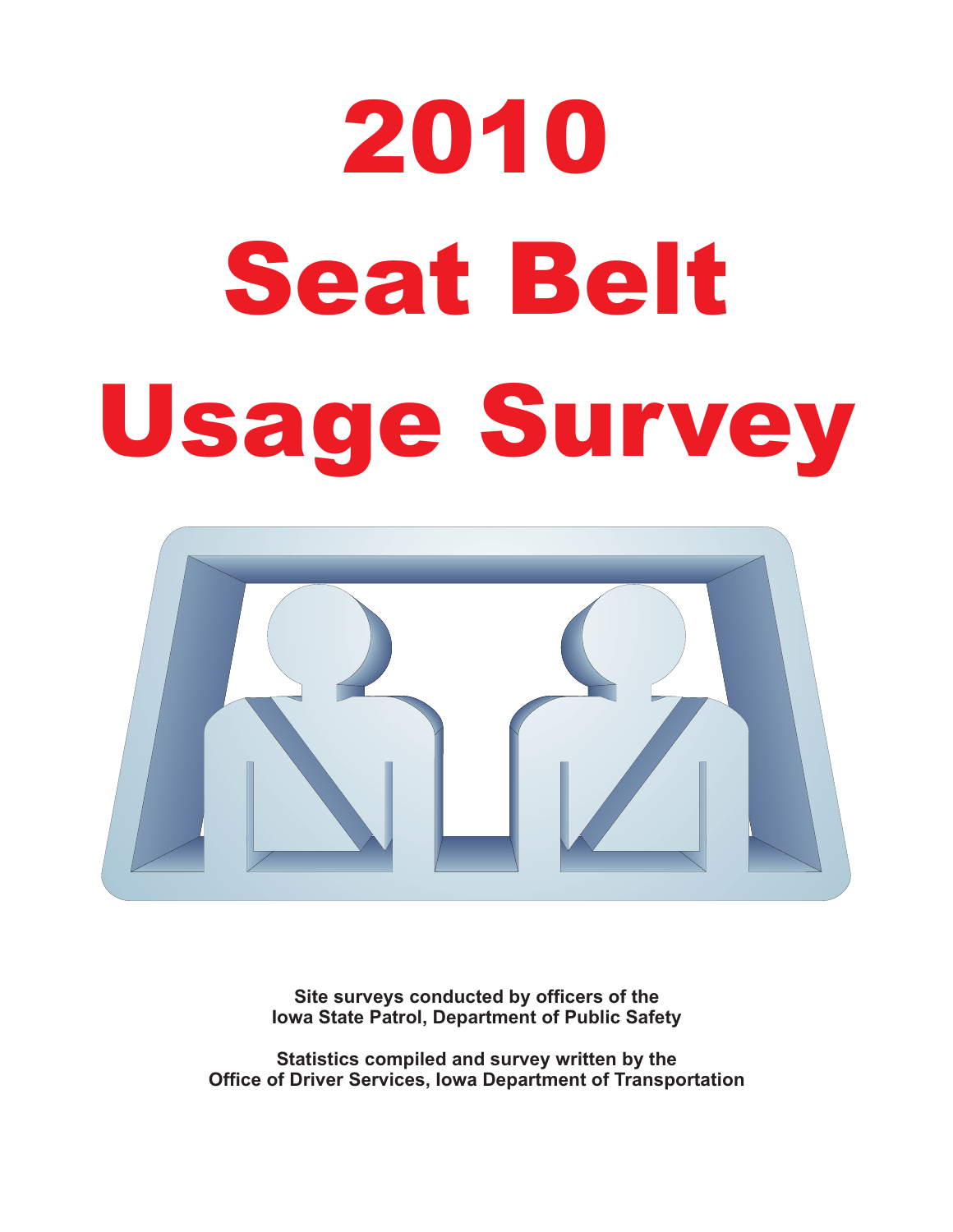## 2010 Seat Belt Usage Survey List of Charts

| 1.  |  |
|-----|--|
| 2.  |  |
| 3.  |  |
| 4.  |  |
| 5.  |  |
| 6.  |  |
| 7.  |  |
| 8.  |  |
| 9.  |  |
| 10. |  |
| 11. |  |
| 12. |  |
| 13. |  |
| 14. |  |
| 15. |  |
| 16. |  |
| 17. |  |
| 18. |  |
| 19. |  |
| 20. |  |
| 21. |  |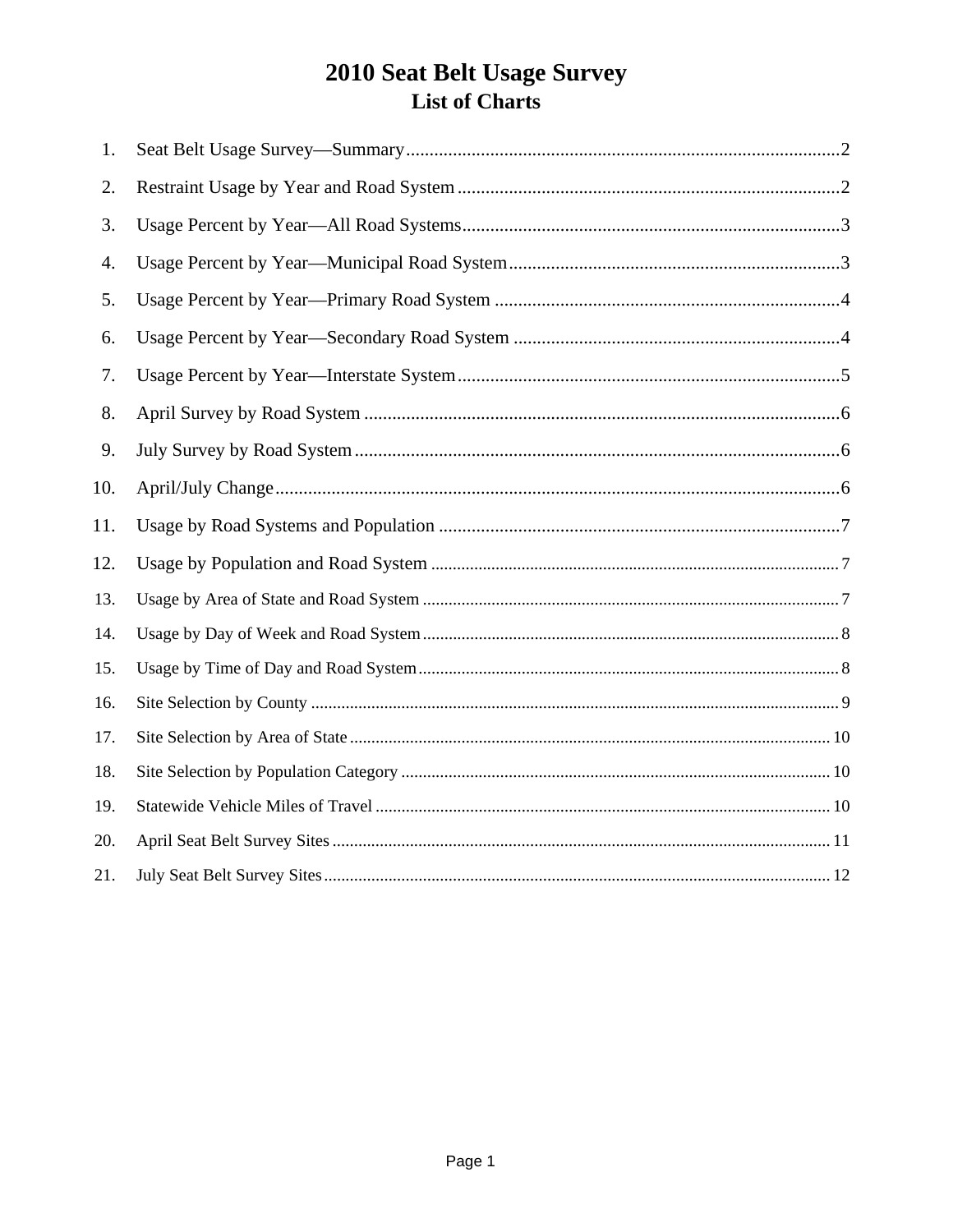## **2010 Sat Belt Usage Survey 2010 Seat Belt Usage Survey**

**Chart 1 2010 Seat Belt Usage Survey--Summary**

|                    |                 | April Usage |            |                 |             |            |          |
|--------------------|-----------------|-------------|------------|-----------------|-------------|------------|----------|
| <b>Road System</b> | <b>Observed</b> | <b>Used</b> | Percentage | <b>Observed</b> | <b>Used</b> | Percentage | Change   |
| l Statewide Total  | 12.642          | 11.513      | 92.04%     | 12.467          | 11.559      | 93.09%     | 1.04%    |
| <b>Municipal</b>   | 5.389           | 4.812       | 89.29%     | 5.206           | 4.783       | 91.87%     | 2.58%    |
| Primary            | 4.380           | 3.993       | 91.16%     | 4.709           | 4.383       | 93.08%     | 1.91%    |
| Secondary          | 1.055           | 1.001       | 94.88%     | 926             | 865         | 93.41%     | $-1.47%$ |
| <b>Interstate</b>  | 1.818           | 1.707       | 93.89%     | 1.626           | 1.528       | 93.97%     | 0.08%    |

Estimated statewide total July survey usage weighted by vehicles miles of travel and 95% confidence intervals for the estimated variance are +/- 0.14% **Estimated statewide total April survey usage weighted by vehicles miles of travel and 95% confidence intervals for the estimated variance are +/- 0.14%** 

| Restraint Usage by Year and Road System |     |                     |         |                             |     |  |  |
|-----------------------------------------|-----|---------------------|---------|-----------------------------|-----|--|--|
| Survey                                  |     | Statewide Municipal | Primary | <b>Secondary Interstate</b> |     |  |  |
| 06/86                                   | 27% | 20%                 | 27%     | 24%                         | 43% |  |  |
| 09/86                                   | 46% | 34%                 | 48%     | 42%                         | 62% |  |  |
| 04/87                                   | 63% | 54%                 | 65%     | 64%                         | 69% |  |  |
| 09/87                                   | 56% | 48%                 | 56%     | 55%                         | 67% |  |  |
| 09/88                                   | 55% | 46%                 | 55%     | 52%                         | 69% |  |  |
| 09/89                                   | 59% | 49%                 | 56%     | 61%                         | 72% |  |  |
| 09/90                                   | 61% | 49%                 | 60%     | 61%                         | 76% |  |  |
| 09/91                                   | 68% | 64%                 | 64%     | 64%                         | 79% |  |  |
| 09/92                                   | 71% | 62%                 | 69%     | 71%                         | 83% |  |  |
| 09/93                                   | 73% | 59%                 | 73%     | 71%                         | 80% |  |  |
| 09/94                                   | 73% | 63%                 | 72%     | 72%                         | 82% |  |  |
| 09/95                                   | 75% | 65%                 | 75%     | 76%                         | 85% |  |  |
| 09/96                                   | 75% | 69%                 | 74%     | 71%                         | 85% |  |  |
| 11/97                                   | 75% | 69%                 | 74%     | 71%                         | 85% |  |  |
| 10/98                                   | 77% | 70%                 | 76%     | 79%                         | 84% |  |  |
| 10/99                                   | 78% | 72%                 | 78%     | 80%                         | 84% |  |  |
| 10/00                                   | 78% | 73%                 | 79%     | 77%                         | 82% |  |  |
| 10/01                                   | 81% | 76%                 | 83%     | 83%                         | 81% |  |  |
| 09/02                                   | 82% | 79%                 | 83%     | 87%                         | 81% |  |  |
| 03/03                                   | 82% | 78%                 | 86%     | 81%                         | 82% |  |  |
| 07/03                                   | 86% | 82%                 | 88%     | 83%                         | 90% |  |  |
| 04/04                                   | 84% | 79%                 | 84%     | 88%                         | 84% |  |  |
| 07/04                                   | 86% | 84%                 | 87%     | 86%                         | 88% |  |  |
| 04/05                                   | 85% | 78%                 | 87%     | 89%                         | 85% |  |  |
| 07/05                                   | 86% | 81%                 | 86%     | 87%                         | 88% |  |  |
| 04/06                                   | 89% | 87%                 | 89%     | 90%                         | 90% |  |  |
| 07/06                                   | 89% | 84%                 | 89%     | 90%                         | 92% |  |  |
| 07/07                                   | 92% | 91%                 | 92%     | 92%                         | 94% |  |  |

**Chart 2 Restraint Usage by Year and Road System**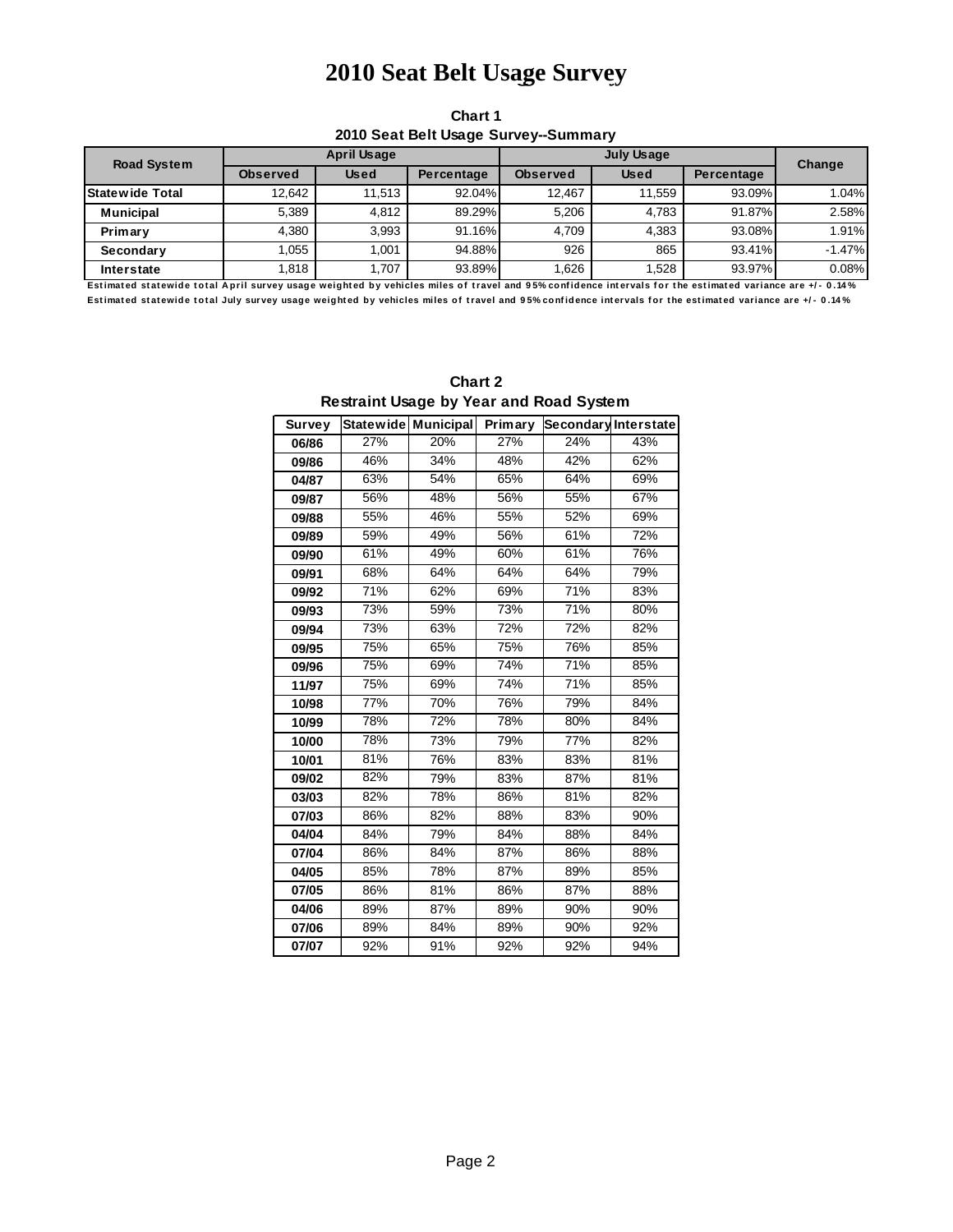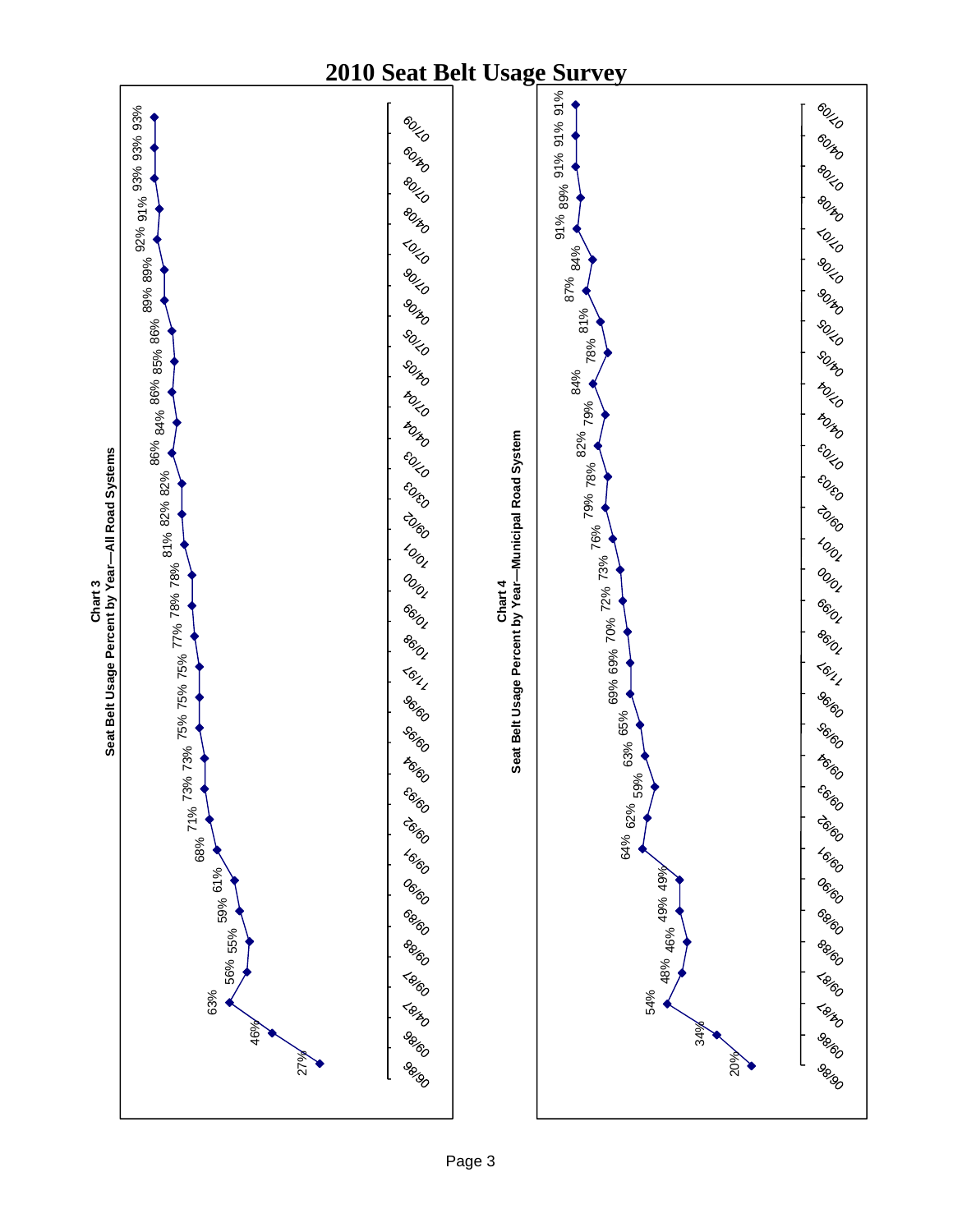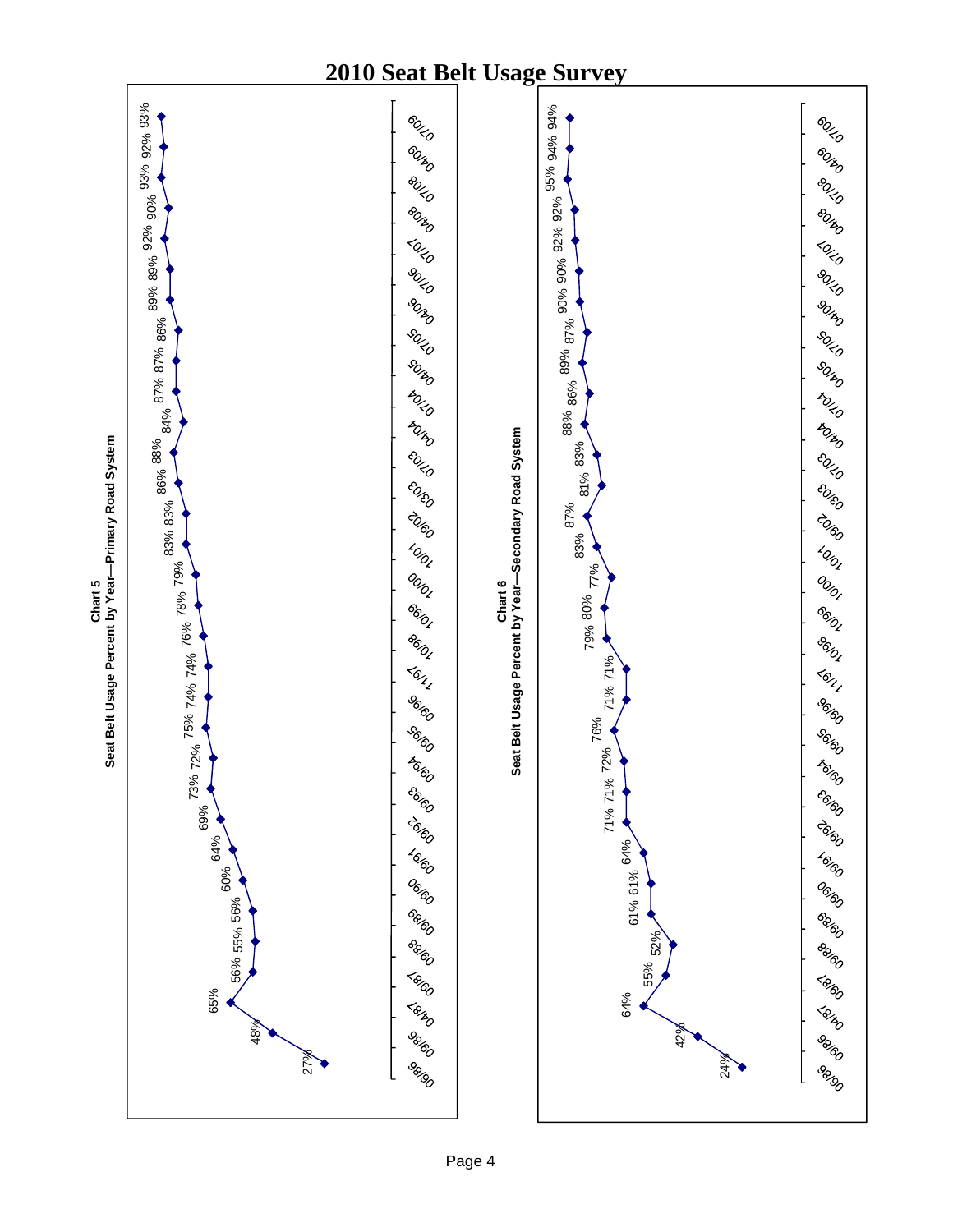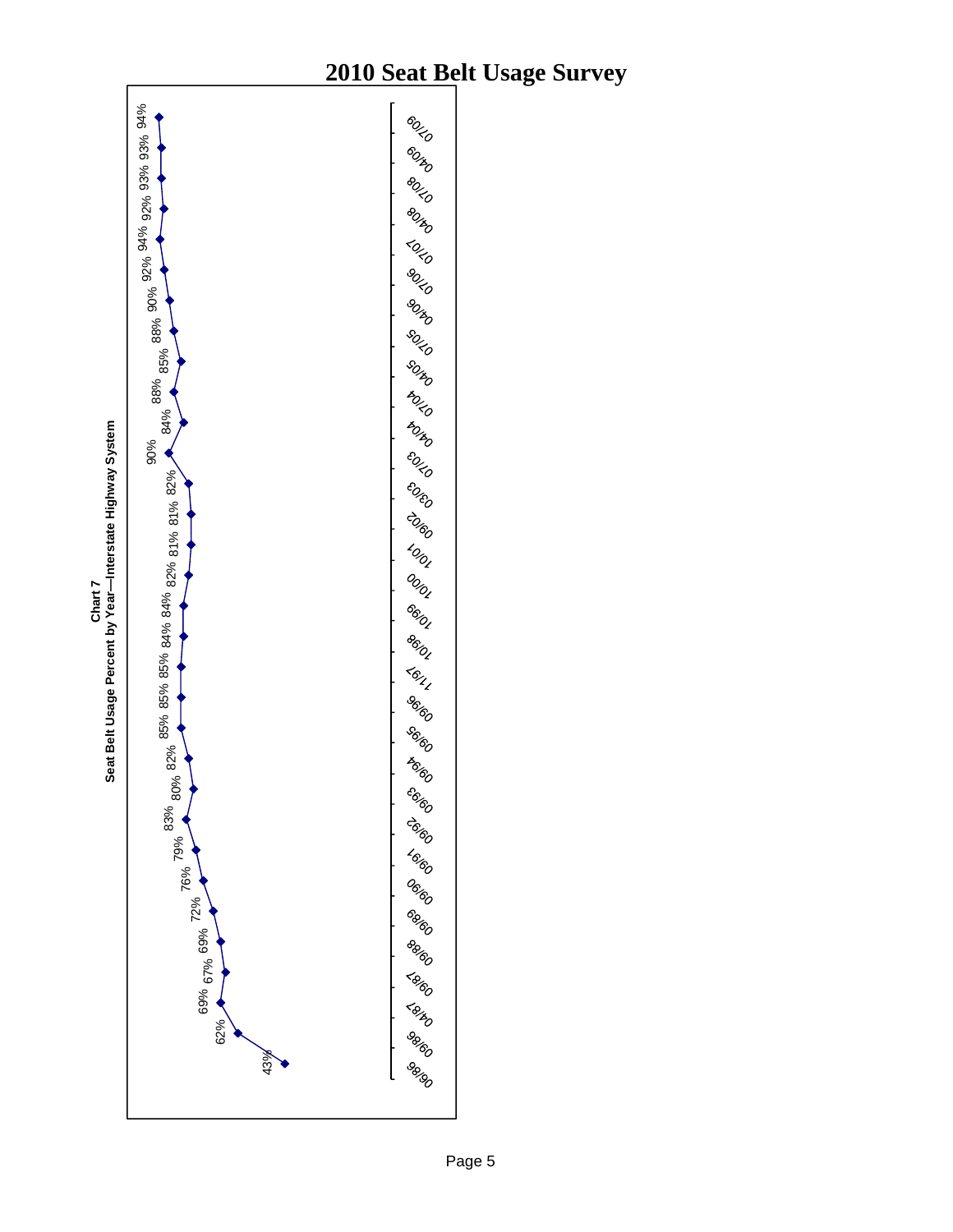**Chart 8 April Survey by Road System**

|                    | <b>Drivers</b>    |       |                 |              |                |      |        |  |  |
|--------------------|-------------------|-------|-----------------|--------------|----------------|------|--------|--|--|
| <b>Road System</b> | <b>Belt</b>       |       | <b>None</b>     |              | <b>Unknown</b> |      | Total  |  |  |
|                    | #                 | %     | #               | %            | #              | %    | #      |  |  |
| <b>Municipal</b>   | 3,949             | 88.0% | 417             | 9.3%         | 119            | 2.7% | 4,485  |  |  |
| Primary            | 3,151             | 89.3% | 302             | 8.6%         | 77             | 2.2% | 3,530  |  |  |
| Secondary          | 760               | 93.4% | 37              | 4.5%         | 17             | 2.1% | 814    |  |  |
| Interstate         | ,302              | 90.2% | 84              | 5.8%         | 58             | 4.0% | 1,444  |  |  |
| Total              | 9,162             | 89.2% | 840             | 8.2%         | 271            | 2.6% | 10,273 |  |  |
|                    | <b>Passengers</b> |       |                 |              |                |      |        |  |  |
| Municipal          | 863               | 81.4% | 160             | 15.1%        | 37             | 3.5% | 1,060  |  |  |
| Primary            | 842               | 88.9% | 85              | 9.0%         | 20             | 2.1% | 947    |  |  |
| Secondary          | 241               | 89.6% | 17              | 6.3%         | 11             | 4.1% | 269    |  |  |
| Interstate         | 405               | 91.2% | $\overline{27}$ | 6.1%         | 12             | 2.7% | 444    |  |  |
| Total              | 2,351             | 86.4% | 289             | 10.6%        | 80             | 2.9% | 2,720  |  |  |
|                    |                   |       |                 | <b>Total</b> |                |      |        |  |  |
| <b>Municipal</b>   | 4,812             | 86.8% | 577             | 10.4%        | 156            | 2.8% | 5,545  |  |  |
| Primary            | 3,993             | 89.2% | 387             | 8.6%         | 97             | 2.2% | 4,477  |  |  |
| Secondary          | 1,001             | 92.4% | 54              | 5.0%         | 28             | 2.6% | 1,083  |  |  |
| Interstate         | 1,707             | 90.4% | 111             | 5.9%         | 70             | 3.7% | 1,888  |  |  |
| Total              | 11,513            | 88.6% | 1,129           | 8.7%         | 351            | 2.7% | 12,993 |  |  |

#### **Chart 9**

**July Survey by Road System**

|                    | <b>Drivers</b>    |       |             |              |                |      |              |  |  |
|--------------------|-------------------|-------|-------------|--------------|----------------|------|--------------|--|--|
| <b>Road System</b> | <b>Belt</b>       |       | <b>None</b> |              | <b>Unknown</b> |      | <b>Total</b> |  |  |
|                    | #                 | %     | #           | $\%$         | #              | %    | #            |  |  |
| Municipal          | 3,999             | 90.0% | 343         | 7.7%         | 102            | 2.3% | 4,444        |  |  |
| Primary            | 3,422             | 91.7% | 255         | 6.8%         | 54             | 1.4% | 3,731        |  |  |
| Secondary          | 691               | 90.3% | 51          | 6.7%         | 23             | 3.0% | 765          |  |  |
| Interstate         | 1,137             | 90.4% | 72          | 5.7%         | 49             | 3.9% | 1,258        |  |  |
| Total              | 9,249             | 90.7% | 721         | 7.1%         | 228            | 2.2% | 10,198       |  |  |
|                    | <b>Passengers</b> |       |             |              |                |      |              |  |  |
| Municipal          | 784               | 89.1% | 80          | 9.1%         | 16             | 1.8% | 880          |  |  |
| Primary            | 961               | 91.9% | 71          | 6.8%         | 14             | 1.3% | 1,046        |  |  |
| Secondary          | 174               | 92.6% | 10          | 5.3%         |                | 2.1% | 188          |  |  |
| Interstate         | 391               | 91.4% | 26          | 6.1%         | 11             | 2.6% | 428          |  |  |
| Total              | 2,310             | 90.9% | 187         | 7.4%         | 45             | 1.8% | 2,542        |  |  |
|                    |                   |       |             | <b>Total</b> |                |      |              |  |  |
| Municipal          | 4,783             | 89.8% | 423         | 7.9%         | 118            | 2.2% | 5,324        |  |  |
| Primary            | 4,383             | 91.8% | 326         | 6.8%         | 68             | 1.4% | 4,777        |  |  |
| Secondary          | 865               | 90.8% | 61          | 6.4%         | 27             | 2.8% | 953          |  |  |
| Interstate         | 1,528             | 90.6% | 98          | 5.8%         | 60             | 3.6% | 1,686        |  |  |
| Total              | 11,559            | 90.7% | 908         | 7.1%         | 273            | 2.1% | 12,740       |  |  |

#### **Chart 10 April/July Change**

|                    | <b>Drivers</b>    |         |             |              |                |         |        |  |  |
|--------------------|-------------------|---------|-------------|--------------|----------------|---------|--------|--|--|
| <b>Road System</b> | <b>Belt</b>       |         | <b>None</b> |              | <b>Unknown</b> |         | Total  |  |  |
|                    | #                 | %       | #           | %            | #              | %       | #      |  |  |
| <b>Municipal</b>   | 50                | 1.9%    | $-74$       | $-1.6%$      | $-17$          | $-0.4%$ | $-41$  |  |  |
| Primary            | 271               | 2.5%    | $-47$       | $-1.7%$      | $-23$          | $-0.7%$ | 201    |  |  |
| Secondary          | $-69$             | $-3.0%$ | 14          | 2.1%         | 6              | 0.9%    | $-49$  |  |  |
| Interstate         | $-165$            | 0.2%    | $-12$       | $-0.1%$      | $-9$           | $-0.1%$ | $-186$ |  |  |
| Total              | 87                | 1.5%    | $-119$      | $-1.1%$      | $-43$          | $-0.4%$ | $-75$  |  |  |
|                    | <b>Passengers</b> |         |             |              |                |         |        |  |  |
| <b>Municipal</b>   | $-79$             | 7.7%    | -80         | $-6.0%$      | $-21$          | $-1.7%$ | $-180$ |  |  |
| Primary            | 119               | 3.0%    | $-14$       | $-2.2%$      | $-6$           | $-0.8%$ | 99     |  |  |
| Secondary          | $-67$             | 3.0%    | $-7$        | $-1.0%$      | $-7$           | $-2.0%$ | $-81$  |  |  |
| Interstate         | $-14$             | 0.1%    | $-1$        | 0.0%         | $-1$           | $-0.1%$ | $-16$  |  |  |
| Total              | $-41$             | 4.4%    | $-102$      | $-3.3%$      | $-35$          | $-1.2%$ | $-178$ |  |  |
|                    |                   |         |             | <b>Total</b> |                |         |        |  |  |
| <b>Municipal</b>   | $-29$             | 3.1%    | $-154$      | $-2.5%$      | $-38$          | $-0.6%$ | $-221$ |  |  |
| Primary            | 390               | 2.6%    | $-61$       | $-1.8%$      | $-29$          | $-0.7%$ | 300    |  |  |
| <b>Secondary</b>   | $-136$            | $-1.7%$ |             | 1.4%         | $-1$           | 0.2%    | $-130$ |  |  |
| Interstate         | $-179$            | 0.2%    | $-13$       | $-0.1%$      | $-10$          | $-0.1%$ | $-202$ |  |  |
| Total              | 46                | 2.1%    | $-221$      | $-1.6%$      | $-78$          | $-0.6%$ | $-253$ |  |  |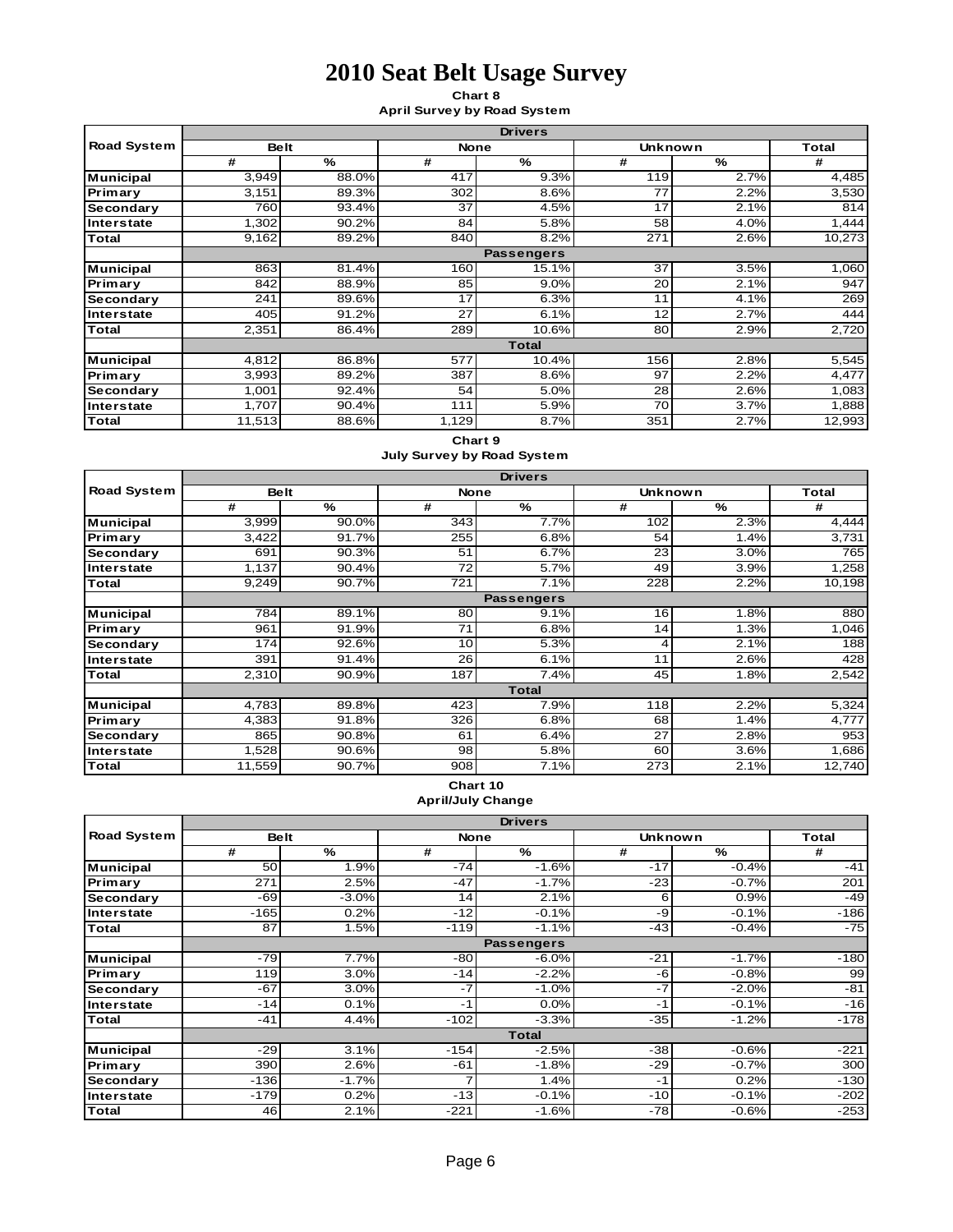|              | Chart 11                                      |        |              |        |              |  |  |  |
|--------------|-----------------------------------------------|--------|--------------|--------|--------------|--|--|--|
|              | Seat Belt Usage by Road System and Population |        |              |        |              |  |  |  |
|              | <b>Population and</b>                         |        | <b>Usage</b> |        |              |  |  |  |
|              | <b>Road System</b>                            |        | April        | July   |              |  |  |  |
| A            | Over 200,000                                  | 1,852  | 89.00%       |        | 1,888 91.69% |  |  |  |
|              | <b>Municipal</b>                              | 667    | 87.65%       | 764    | 91.28%       |  |  |  |
|              | Primary                                       | 541    | 87.26%       | 545    | 93.32%       |  |  |  |
|              | Secondary                                     | 75     | 96.15%       | 36     | 97.30%       |  |  |  |
|              | <b>Interstate</b>                             | 569    | 91.48%       | 543    | 90.35%       |  |  |  |
| в            | 150,000 TO 199,999                            | 3.489  | 94.04%       | 2.921  | 95.96%       |  |  |  |
|              | <b>Municipal</b>                              | 1,370  | 92.51%       | 1,085  | 95.09%       |  |  |  |
|              | Primary                                       | 1,026  | 94.56%       | 1,075  | 95.56%       |  |  |  |
|              | Secondary                                     | 440    | 94.83%       | 303    | 96.81%       |  |  |  |
|              | <b>Interstate</b>                             | 653    | 96.03%       | 458    | 98.49%       |  |  |  |
| C            | 75,000 TO 149,999                             | 1,332  | 92.56%       | 1,517  | 93.24%       |  |  |  |
|              | <b>Municipal</b>                              | 532    | 89.71%       | 564    | 93.84%       |  |  |  |
|              | Primary                                       | 429    | 93.87%       | 535    | 91.30%       |  |  |  |
|              | Secondary                                     | 49     | 98.00%       | 58     | 96.67%       |  |  |  |
|              | <b>Interstate</b>                             | 322    | 94.99%       | 360    | 94.74%       |  |  |  |
| D            | 25,000 TO 74,999                              | 1.981  | 91.67%       | 2.133  | 92.10%       |  |  |  |
|              | <b>Municipal</b>                              | 981    | 89.59%       | 922    | 89.78%       |  |  |  |
|              | Primary                                       | 739    | 94.14%       | 872    | 94.89%       |  |  |  |
|              | Secondary                                     | 221    | 93.64%       | 267    | 91.75%       |  |  |  |
|              | <b>Interstate</b>                             | 40     | 88.89%       | 72     | 91.14%       |  |  |  |
| Ē            | <b>Under 25,000</b>                           | 2,859  | 87.94%       | 3,100  | 90.62%       |  |  |  |
|              | <b>Municipal</b>                              | 1,262  | 86.50%       | 1.448  | 90.50%       |  |  |  |
|              | Primary                                       | 1,258  | 87.79%       | 1.356  | 90.70%       |  |  |  |
|              | Secondary                                     | 216    | 95.15%       | 201    | 89.33%       |  |  |  |
|              | <b>Interstate</b>                             | 123    | 93.18%       | 95     | 94.06%       |  |  |  |
| <b>Total</b> |                                               | 11.513 | 91.07%       | 11.559 | 92.72%       |  |  |  |
|              | <b>Municipal</b>                              | 4,812  | 89.29%       | 4,783  | 91.87%       |  |  |  |
|              | Primary                                       | 3,993  | 91.16%       | 4,383  | 93.08%       |  |  |  |
|              | Secondary                                     | 1,001  | 94.88%       | 865    | 93.41%       |  |  |  |
|              | <b>Interstate</b>                             | 1,707  | 93.89%       | 1,528  | 93.97%       |  |  |  |

| 0                                             | Chart 12 |         |        |        |  |  |  |
|-----------------------------------------------|----------|---------|--------|--------|--|--|--|
| Seat Belt Usage by Population and Road System |          |         |        |        |  |  |  |
| <b>Population and</b>                         |          | Usage   |        |        |  |  |  |
| <b>Road System</b>                            |          | April   |        | July   |  |  |  |
| <b>Municipal</b>                              | 4.634    | 123.64% | 4.766  |        |  |  |  |
| Over 200,000                                  | 947      | 88.75%  | 836    | 89.51% |  |  |  |
| 150,000 to 199,999                            | 1,370    | 92.51%  | 1,085  | 95.09% |  |  |  |
| 75,000 to 149,999                             | 532      | 89.71%  | 564    | 93.84% |  |  |  |
| 25,000 to 74,999                              | 523      | 86.16%  | 833    | 90.05% |  |  |  |
| <b>Under 25,000</b>                           | 1,262    | 86.50%  | 1,448  | 90.50% |  |  |  |
| Primary                                       | 3,924    | 91.38%  | 4,250  | 93.20% |  |  |  |
| Over 200,000                                  | 406      | 87.69%  | 271    | 94.43% |  |  |  |
| 150,000 to 199,999                            | 1,026    | 94.56%  | 1,075  | 95.56% |  |  |  |
| 75,000 to 149,999                             | 429      | 93.87%  | 535    | 91.30% |  |  |  |
| 25,000 to 74,999                              | 805      | 94.04%  | 1,013  | 94.94% |  |  |  |
| <b>Under 25,000</b>                           | 1,258    | 87.79%  | 1,356  | 90.70% |  |  |  |
| Secondary                                     | 1,248    | 94.33%  | 1,015  | 93.98% |  |  |  |
| Over 200,000                                  | 388      | 93.05%  | 327    | 96.46% |  |  |  |
| 150,000 to 199,999                            | 440      | 94.83%  | 303    | 96.81% |  |  |  |
| 75,000 to 149,999                             | 49       | 98.00%  | 58     | 96.67% |  |  |  |
| 25,000 to 74,999                              | 155      | 93.94%  | 126    | 88.11% |  |  |  |
| <b>Under 25,000</b>                           | 216      | 95.15%  | 201    | 89.33% |  |  |  |
| <b>Interstate</b>                             | 1,707    | 93.89%  | 1,528  | 93.97% |  |  |  |
| Over 200,000                                  | 569      | 91.48%  | 543    | 90.35% |  |  |  |
| 150,000 to 199,999                            | 653      | 96.03%  | 458    | 98.49% |  |  |  |
| 75,000 to 149,999                             | 322      | 94.99%  | 360    | 94.74% |  |  |  |
| 25,000 to 74,999                              | 40       | 88.89%  | 72     | 91.14% |  |  |  |
| <b>Under 25,000</b>                           | 123      | 93.18%  | 95     | 94.06% |  |  |  |
| Total                                         | 11,513   | 91.07%  | 11,559 | 92.72% |  |  |  |
| Over 200,000                                  | 2,310    | 89.92%  | 1,977  | 91.49% |  |  |  |
| 150,000 to 199,999                            | 3,489    | 94.04%  | 2,921  | 95.96% |  |  |  |
| 75,000 to 149,999                             | 1,332    | 92.56%  | 1,517  | 93.24% |  |  |  |
| 25,000 to 74,999                              | 1,523    | 91.03%  | 2,044  | 92.32% |  |  |  |
| <b>Under 25,000</b>                           | 2,859    | 87.94%  | 3,100  | 90.62% |  |  |  |

| Seat Usage by Area of State and Road System |       |               |        |              |  |  |  |
|---------------------------------------------|-------|---------------|--------|--------------|--|--|--|
| Area of State and                           |       | <b>Usage</b>  |        |              |  |  |  |
| <b>Road System</b>                          |       | April         | July   |              |  |  |  |
| <b>Northeast</b>                            |       | 3.119 92.36%  | 2.942  | 93.90%       |  |  |  |
| <b>Municipal</b>                            | 161   | 92.53%        | 165    | 95.93%       |  |  |  |
| Primary                                     |       | 1.203 91.41%  | 1,265  | 92.67%       |  |  |  |
| Secondary                                   | 337   | 91.58%        | 406    | 92.69%       |  |  |  |
| <b>Interstate</b>                           |       | 1.418 93.35%  |        | 1,106 95.51% |  |  |  |
| <b>Northwest</b>                            |       | 2,925 89.34%  | 2,824  | 91.19%       |  |  |  |
| <b>Municipal</b>                            | 302   | 96.49%        | 305    | 94.43%       |  |  |  |
| Primary                                     | 533   | 90.03%        | 440    | 89.61%       |  |  |  |
| Secondary                                   |       | 689 79.47%    | 606    | 85.11%       |  |  |  |
| <b>Interstate</b>                           | 1.401 | 93.28%        | 1.473  | 93.76%       |  |  |  |
| <b>Southeast</b>                            |       | 2,347 91.93%  | 2,365  | 93.85%       |  |  |  |
| <b>Municipal</b>                            | 771   | 90.39%        | 660    | 93.75%       |  |  |  |
| Primary                                     | 761   | 93.15%        | 763    | 96.58%       |  |  |  |
| Secondary                                   | 815   | 92.30%        | 942    | 91.81%       |  |  |  |
| <b>Interstate</b>                           | 0     | $0.00\%$      | 0      | $0.00\%$     |  |  |  |
| Southwest                                   | 3,122 | 90.81%        | 3,428  | 92.22%       |  |  |  |
| Municipal                                   | 967   | 94.43%        | 1.151  | 95.60%       |  |  |  |
| Primary                                     | 1.918 | 89.25%        | 1.948  | 90.44%       |  |  |  |
| Secondary                                   | 192   | 88.07%        | 274    | 91.95%       |  |  |  |
| <b>Interstate</b>                           | 45    | 95.74%        | 55     | 90.16%       |  |  |  |
| Total                                       |       | 11.513 91.07% | 11,559 | 92.72%       |  |  |  |
| Municipal                                   | 2.201 | 93.10%        | 2.281  | 94.92%       |  |  |  |
| Primary                                     | 4.415 | 90.58%        | 4.416  | 92.00%       |  |  |  |
| Secondary                                   |       | 2.033 87.03%  | 2.228  | 90.06%       |  |  |  |
| <b>Interstate</b>                           |       | 2,864 93.35%  | 2,634  | 94.41%       |  |  |  |

| Chart 13                                    |       |      |  |  |  |  |
|---------------------------------------------|-------|------|--|--|--|--|
| Seat Usage by Area of State and Road System |       |      |  |  |  |  |
| rea of State and                            | Usage |      |  |  |  |  |
| <b>Road System</b>                          | Anril | Julv |  |  |  |  |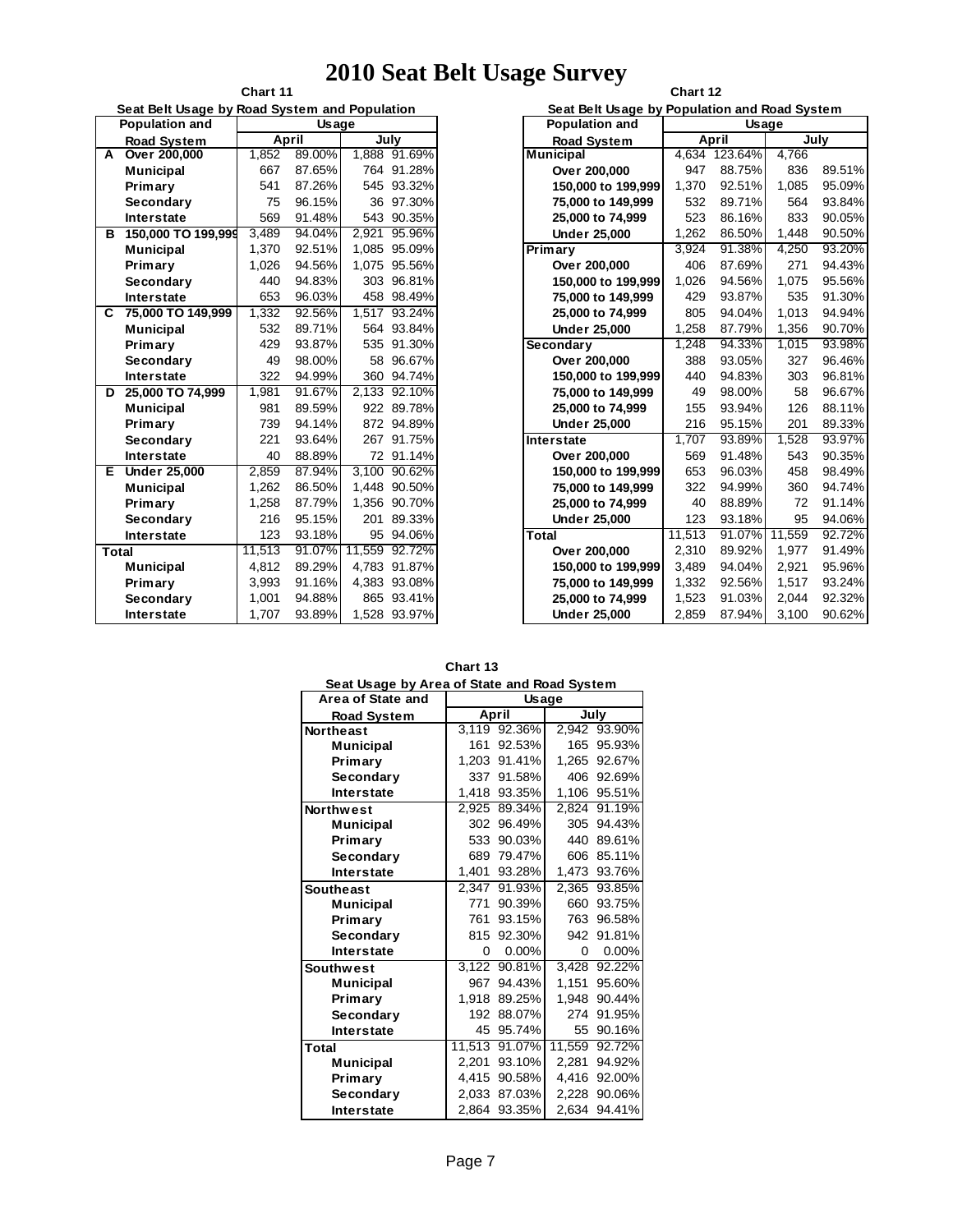|                                                | Chart 14 |         |        |        |  |  |  |
|------------------------------------------------|----------|---------|--------|--------|--|--|--|
| Seat Belt Usage by Day of Week and Road System |          |         |        |        |  |  |  |
| Day of Week and                                |          | Usage   |        |        |  |  |  |
| <b>Road System</b>                             |          | April   |        | July   |  |  |  |
| Sunday                                         | 1.973    | 90.46%  | 2.194  | 89.59% |  |  |  |
| <b>Municipal</b>                               | 293      | 92.43%  | 297    | 95.19% |  |  |  |
| Primary                                        | 1,428    | 89.47%  | 1,516  | 89.07% |  |  |  |
| Secondary                                      | 228      | 93.44%  | 355    | 87.65% |  |  |  |
| <b>Interstate</b>                              | 24       | 100.00% | 26     | 86.67% |  |  |  |
| Monday                                         | 1,398    | 90.72%  | 1,411  | 92.71% |  |  |  |
| <b>Municipal</b>                               | 430      | 96.41%  | 497    | 95.03% |  |  |  |
| Primary                                        | 179      | 96.76%  | 172    | 92.97% |  |  |  |
| Secondary                                      | 620      | 85.40%  | 544    | 89.92% |  |  |  |
| Interstate                                     | 169      | 91.85%  | 198    | 94.74% |  |  |  |
| Tuesday                                        | 2.013    | 91.04%  | 2.168  | 95.59% |  |  |  |
| <b>Municipal</b>                               | 406      | 94.42%  | 533    | 98.16% |  |  |  |
| Primary                                        | 273      | 90.40%  | 312    | 93.13% |  |  |  |
| Secondary                                      | 544      | 86.08%  | 546    | 93.81% |  |  |  |
| <b>Interstate</b>                              | 790      | 93.27%  | 777    | 96.16% |  |  |  |
| Wednesday                                      | 2,652    | 91.51%  | 2,666  | 93.51% |  |  |  |
| <b>Municipal</b>                               | 600      | 94.34%  | 589    | 92.46% |  |  |  |
| Primary                                        | 1,076    | 89.15%  | 1,152  | 93.35% |  |  |  |
| Secondary                                      | 406      | 91.65%  | 572    | 93.77% |  |  |  |
| <b>Interstate</b>                              | 570      | 93.14%  | 353    | 95.41% |  |  |  |
| Thursday                                       | 1,005    | 93.23%  | 748    | 92.23% |  |  |  |
| <b>Municipal</b>                               | 0        | 0.00%   | 0      | 0.00%  |  |  |  |
| Primary                                        | 546      | 91.76%  | 351    | 90.23% |  |  |  |
| Secondary                                      | 0        | 0.00%   | 0      | 0.00%  |  |  |  |
| Interstate                                     | 459      | 95.03%  | 397    | 94.08% |  |  |  |
| Friday                                         | 917      | 89.55%  | 788    | 93.59% |  |  |  |
| <b>Municipal</b>                               | 291      | 84.35%  | 241    | 94.51% |  |  |  |
| Primary                                        | 209      | 90.87%  | 218    | 93.56% |  |  |  |
| Secondary                                      | 15       | 100.00% | 18     | 94.74% |  |  |  |
| <b>Interstate</b>                              | 402      | 92.63%  | 311    | 92.84% |  |  |  |
| <b>Saturday</b>                                | 1,555    | 90.99%  | 1,584  | 91.88% |  |  |  |
| <b>Municipal</b>                               | 181      | 95.26%  | 124    | 93.23% |  |  |  |
| Primary                                        | 704      | 92.75%  | 695    | 96.26% |  |  |  |
| Secondary                                      | 220      | 79.71%  | 193    | 76.28% |  |  |  |
| <b>Interstate</b>                              | 450      | 92.98%  | 572    | 92.86% |  |  |  |
| Total                                          | 11,513   | 91.07%  | 11,559 | 92.72% |  |  |  |
| <b>Municipal</b>                               | 2,201    | 93.10%  | 2,281  | 94.92% |  |  |  |
| Primary                                        | 4,415    | 90.58%  | 4,416  | 92.00% |  |  |  |
| Secondary                                      | 2,033    | 87.03%  | 2,228  | 90.06% |  |  |  |
| Interstate                                     | 2,864    | 93.35%  | 2,634  | 94.41% |  |  |  |

| Seat Belt Usage by Time of Day and Road System | Chart 15 |                  |                      |  |  |  |  |
|------------------------------------------------|----------|------------------|----------------------|--|--|--|--|
| Time of Day and                                |          | Usage            |                      |  |  |  |  |
| <b>Road System</b>                             |          | April            | July                 |  |  |  |  |
| 7 a.m. to 7:59 a.m.                            | 861      | 91.40%           | 1,099<br>94.74%      |  |  |  |  |
| <b>Municipal</b>                               | 113      | 86.26%           | 184<br>91.09%        |  |  |  |  |
| Primary                                        | 598      | 92.00%           | 96.64%<br>748        |  |  |  |  |
| Secondary                                      | 26       | 86.67%           | 77.78%<br>21         |  |  |  |  |
| <b>Interstate</b>                              | 124      | 94.66%           | 146 92.99%           |  |  |  |  |
| 8 a.m. to 8:59 a.m.                            | 461      | 82.32%           | 500<br>84.75%        |  |  |  |  |
| <b>Municipal</b>                               | 72       | 93.51%           | 94.74%<br>90         |  |  |  |  |
| Primary                                        | 210      | 73.94%           | 184 76.03%           |  |  |  |  |
| Secondary                                      | 74       | 89.16%           | 93.62%<br>88         |  |  |  |  |
| <b>Interstate</b>                              | 105      | 90.52%           | 138 86.79%           |  |  |  |  |
| 9 a.m. to 9:59 a.m.                            | 1,215    | 92.19%           | 1,261<br>92.04%      |  |  |  |  |
| <b>Municipal</b>                               | 579      | 92.79%           | 676<br>90.01%        |  |  |  |  |
| Primary                                        | 213      | 92.61%           | 188<br>96.91%        |  |  |  |  |
| Secondary                                      | 77       | 100.00%          | 52<br>94.55%         |  |  |  |  |
| <b>Interstate</b>                              | 346      | 89.41%           | 93.24%<br>345        |  |  |  |  |
| 10 a.m. to 10:59 a.m.                          | 941      | 93.91%           | 94.14%<br>932        |  |  |  |  |
| <b>Municipal</b>                               | 367      | 92.44%           | 324<br>94.46%        |  |  |  |  |
| Primary                                        | 574      | 94.88%           | 93.97%<br>608        |  |  |  |  |
| Secondary                                      | 0        | $0.00\%$         | 0.00%<br>0           |  |  |  |  |
| <b>Interstate</b>                              | 0        | $0.00\%$         | 0.00%<br>0           |  |  |  |  |
|                                                | 463      | 81.37%           | 439                  |  |  |  |  |
| 11 a.m. to 11:59 a.m.                          | 0        | $0.00\%$         | 87.28%<br>0.00%<br>0 |  |  |  |  |
| <b>Municipal</b>                               |          |                  |                      |  |  |  |  |
| Primary                                        | 119      | 90.15%           | 96.51%<br>221        |  |  |  |  |
| Secondary                                      | 170      | 79.07%           | 128<br>72.73%        |  |  |  |  |
| Interstate                                     | 174      | 78.38%           | 90 91.84%            |  |  |  |  |
| 12 p.m. to 12:59 p.m.                          | 1,018    | 94.00%           | 1,002<br>95.07%      |  |  |  |  |
| <b>Municipal</b>                               | 88       | 97.78%           | 127<br>93.38%        |  |  |  |  |
| Primary                                        | 605      | 94.24%           | 569 95.15%           |  |  |  |  |
| Secondary                                      | 12       | 100.00%          | 83.33%<br>15         |  |  |  |  |
| <b>Interstate</b>                              | 313      | 92.33%           | 291<br>96.36%        |  |  |  |  |
| 1 p.m. to 1:59 p.m                             | 733      | 84.25%           | 737<br>91.33%        |  |  |  |  |
| <b>Municipal</b>                               | 91       | 60.67%           | 110<br>77.46%        |  |  |  |  |
| Primary                                        | 454      | 86.64%           | 95.58%<br>389        |  |  |  |  |
| Secondary                                      | 0        | $0.00\%$         | 0.00%<br>0           |  |  |  |  |
| Interstate                                     | 188      | 95.92%           | 92.25%<br>238        |  |  |  |  |
| 2 p.m. to 2:59 p.m                             | 1,530    | 91.67%           | 1,445<br>91.40%      |  |  |  |  |
| <b>Municipal</b>                               | 136      | 94.44%           | 135<br>95.74%        |  |  |  |  |
| Primary                                        | 588      | 89.77%           | 530 90.29%           |  |  |  |  |
| Secondary                                      | 391      | 95.83%           | 92.23%<br>368        |  |  |  |  |
| Interstate                                     | 415      | 89.83%           | 90.75%<br>412        |  |  |  |  |
| 3 p.m. to 3:59 p.m                             | 542      | 94.76%           | 96.91%<br>439        |  |  |  |  |
| <b>Municipal</b>                               | 0        | 0.00%            | $0.00\%$<br>0        |  |  |  |  |
| Primary                                        | 259      | 93.17%           | 219<br>95.22%        |  |  |  |  |
|                                                | 124      | 95.38%           | 123<br>99.19%        |  |  |  |  |
| Secondary                                      |          |                  | 97.98%               |  |  |  |  |
| Interstate                                     | 159      | 96.95%<br>91.47% | 97                   |  |  |  |  |
| 4 p.m. to 4:59 p.m                             | 1,512    |                  | 1,467<br>93.14%      |  |  |  |  |
| <b>Municipal</b>                               | 279      | 93.00%           | 294<br>94.23%        |  |  |  |  |
| Primary                                        | 419      | 91.29%           | 413<br>90.77%        |  |  |  |  |
| Secondary                                      | 542      | 91.86%           | 341<br>96.33%        |  |  |  |  |
| Interstate                                     | 272      | 89.47%           | 92.29%<br>419        |  |  |  |  |
| 5 p.m. to 5:59 p.m                             | 560      | 93.49%           | 513<br>94.30%        |  |  |  |  |
| <b>Municipal</b>                               | 362      | 92.58%           | 92.65%<br>353        |  |  |  |  |
| Primary                                        | 96       | 94.12%           | 97.98%<br>97         |  |  |  |  |
| Secondary                                      | 102      | 96.23%           | 63<br>98.44%         |  |  |  |  |
| Interstate                                     | 0        | 0.00%            | 0<br>0.00%           |  |  |  |  |
| 6 p.m. to 6:59 p.m.                            | 1,677    | 92.91%           | 1,725<br>93.75%      |  |  |  |  |
| <b>Municipal</b>                               | 104      | 94.55%           | 97<br>96.04%         |  |  |  |  |
| Primary                                        | 839      | 92.10%           | 95.17%<br>985        |  |  |  |  |
| Secondary                                      | 544      | 92.99%           | 492<br>89.62%        |  |  |  |  |
| Interstate                                     | 190      | 95.48%           | 151<br>97.42%        |  |  |  |  |
| <b>Total</b>                                   | 11,513   | 91.07%           | 11,559<br>92.72%     |  |  |  |  |
| <b>Municipal</b>                               | 2,191    | 90.76%           | 2,390<br>91.78%      |  |  |  |  |
| Primary                                        | 4,974    | 90.90%           | 5,151<br>93.71%      |  |  |  |  |
| Secondary                                      | 2,062    | 92.22%           | 1,691<br>90.91%      |  |  |  |  |
|                                                | 2,286    |                  | 2,327<br>92.86%      |  |  |  |  |
| <b>Interstate</b>                              |          | 90.71%           |                      |  |  |  |  |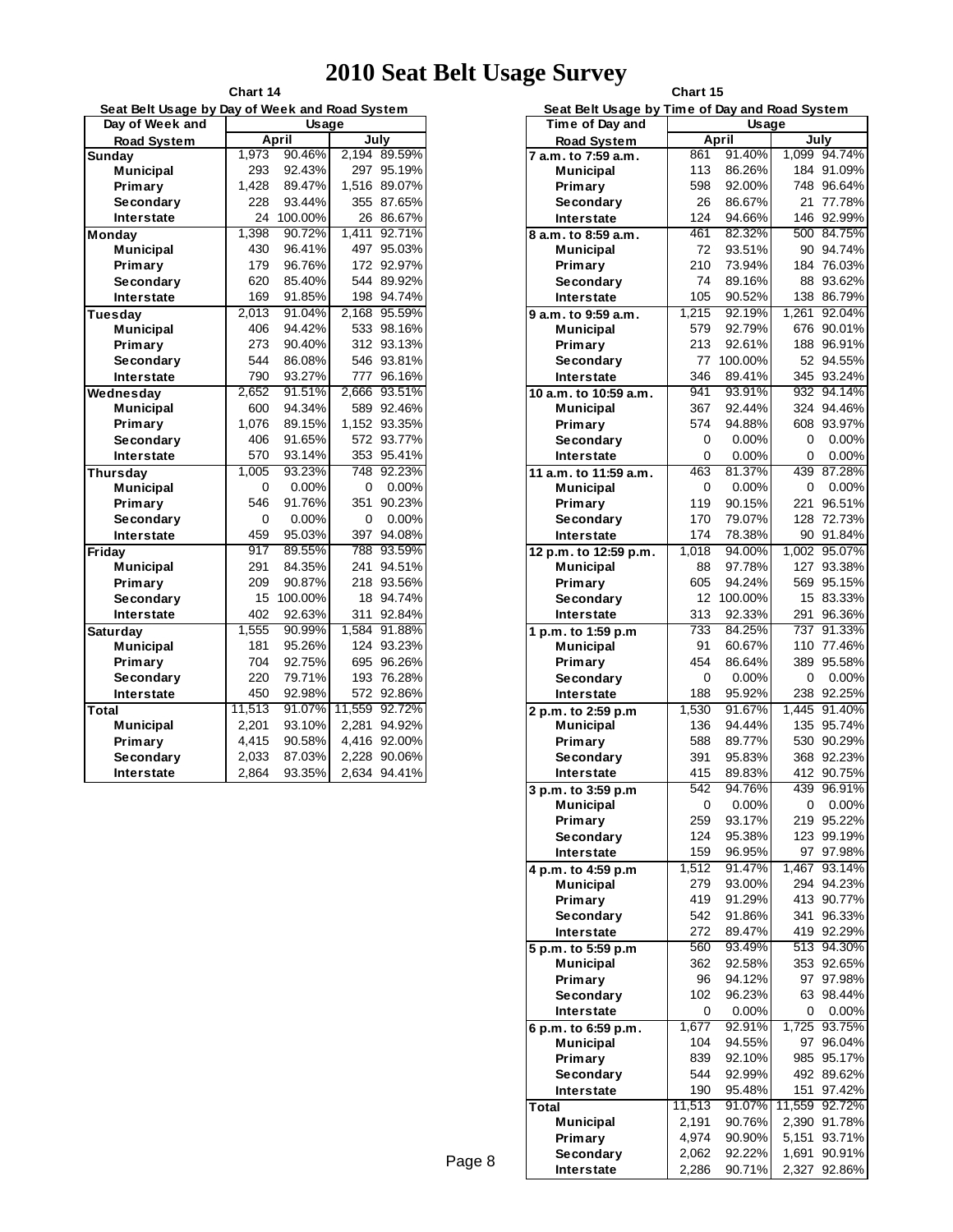**Chart 16 Site Selection by County**

| County          | Population Category |   | Area      | <b>Sites</b>   | County           | Population Category |                | Area      | <b>Sites</b>   |
|-----------------|---------------------|---|-----------|----------------|------------------|---------------------|----------------|-----------|----------------|
| Adair           | 8,243               | E | SW        |                | Jefferson        | 16,181              | E              | <b>SE</b> |                |
| <b>Adams</b>    | 4,482               | E | SW        |                | Johnson          | 111,006             | $\overline{c}$ | <b>SE</b> |                |
| Allamakee       | 14,675              | E | <b>NE</b> |                | Jones            | 20,221              | E              | <b>SE</b> |                |
| Appanoose       | 13,721              | E | <b>SE</b> |                | Keokuk           | 11,400              | E              | <b>SE</b> | 1              |
| Audubon         | 6.830               | E | SW        |                | Kossuth          | 17,163              | E              | <b>NW</b> |                |
| Benton          | 25,308              | E | <b>NE</b> |                | Lee              | 38,052              | D              | <b>SE</b> |                |
| Black Hawk      | 128,012             | B | <b>NE</b> |                | Linn             | 191,701             | B              | <b>NE</b> | 9              |
| Boone           | 26,224              | D | <b>NW</b> |                | Louisa           | 12,183              | E              | <b>SE</b> | 3              |
| Bremer          | 23,325              | B | <b>NE</b> |                | Lucas            | 9,422               | Ē              | <b>SE</b> |                |
| <b>Buchanan</b> | 21,093              | E | <b>NE</b> |                | Lyon             | 11,763              | E              | <b>NW</b> |                |
| Buena Vista     | 20,411              | E | <b>NW</b> | 5              | Madison          | 14,019              | E              | SW        |                |
| <b>Butler</b>   | 15,305              | E | <b>NE</b> | 5              | Mahaska          | 22,335              | E              | <b>SE</b> |                |
| Calhoun         | 11,115              | E | <b>NW</b> |                | <b>Marion</b>    | 32,052              | D              | <b>SE</b> |                |
| Carroll         | 21,421              | Ε | <b>NE</b> |                | <b>Marshall</b>  | 39,311              | D              | <b>NE</b> |                |
| Cass            | 14,684              | E | SW        |                | Mills            | 14.547              | E              | SW        |                |
| Cedar           | 18,187              | Ε | <b>SE</b> |                | Mitchell         | 10,874              | E              | <b>NE</b> |                |
| Cerro Gordo     | 46,447              | D | <b>NE</b> |                | Monona           | 10,020              | E              | <b>NW</b> |                |
| Cherokee        | 13,035              | E | <b>NW</b> |                | Monroe           | 8,016               | E              | <b>SE</b> |                |
| Chickasaw       | 13,095              | E | <b>NE</b> |                | Montgomery       | 11,771              | E              | SW        |                |
| Clarke          | 9.133               | E | SW        | $\overline{2}$ | <b>Muscatine</b> | 41,722              | E              | <b>SE</b> |                |
| Clay            | 17,372              | E | <b>NW</b> | $\overline{7}$ | O'Brien          | 15,102              | E              | <b>NW</b> |                |
| Clayton         | 18,678              | E | <b>NE</b> |                | Osceola          | 7,003               | E              | <b>NW</b> |                |
| Clinton         | 50,149              | D | <b>SE</b> |                | Page             | 16,976              | E              | SW        |                |
| Crawford        | 16,942              | Ē | <b>NW</b> |                | Palo Alto        | 10,147              | E              | <b>NW</b> |                |
| Dallas          | 40,750              | Α | SW        | $\overline{2}$ | <b>Plymouth</b>  | 24,849              | E              | <b>NW</b> |                |
| Davis           | 8,541               | E | <b>SE</b> |                | Pocahontas       | 8,662               | E              | <b>NW</b> |                |
| <b>Decatur</b>  | 8,689               | E | SW        | 6              | Polk             | 374,601             | A              | SW        | 9              |
| Delaw are       | 18,404              | E | <b>NE</b> |                | Pottaw attamie   | 87,704              | $\overline{c}$ | SW        | 12             |
| Des Moines      | 42,351              | D | <b>SE</b> |                | Poweshiek        | 18,815              | E              | <b>SE</b> |                |
| Dickinson       | 16,424              | E | <b>NW</b> |                | Ringgold         | 5,469               | E              | SW        |                |
| Dubuque         | 89.143              | C | <b>NE</b> |                | Sac              | 11,529              | E              | <b>NW</b> |                |
| Emmet           | 11,027              | E | <b>NW</b> |                | Scott            | 158,668             | B              | <b>SE</b> | 8              |
| Fayette         | 22,008              | D | <b>NE</b> |                | Shelby           | 13,173              | E              | SW        |                |
| Floyd           | 16,900              | E | <b>NE</b> |                | Sioux            | 31,589              | D              | <b>NW</b> |                |
| Franklin        | 10,704              | E | <b>NE</b> | 6              | Story            | 79,981              | D              | <b>NW</b> | 12             |
| Fremont         | 8,010               | E | SW        |                | Tama             | 18,103              | E              | <b>NE</b> |                |
| Greene          | 10,366              | E | <b>NW</b> |                | <b>Taylor</b>    | 6,958               | E              | SW        |                |
| Grundy          | 12,369              | E | <b>NE</b> |                | <b>Union</b>     | 12,309              | E              | SW        |                |
| Guthrie         | 11,353              | E | <b>NW</b> |                | Van Buren        | 7,809               | E              | SE        |                |
| Ham ilton       | 16,438              | E | <b>NW</b> |                | Wapello          | 36,051              | D              | <b>SE</b> | 7              |
| Hancock         | 12,100              | E | <b>NW</b> |                | Warren           | 40,671              | Α              | SW        | $\overline{2}$ |
| <b>Hardin</b>   | 18,812              | Ε | <b>NE</b> |                | Washington       | 20,670              | E              | <b>SE</b> | 4              |
| Harrison        | 15,666              | E | SW        |                | Wayne            | 6,730               | E              | <b>SE</b> |                |
| Henry           | 20,336              | E | <b>SE</b> |                | Webster          | 40,235              | D              | <b>NW</b> |                |
| Howard          | 9,932               | E | <b>NE</b> |                | Winnebago        | 11,723              | E              | <b>NW</b> |                |
| Hum boldt       | 10,381              | E | <b>NW</b> |                | Winneshiek       | 21,310              | E              | <b>NE</b> |                |
| Ida             | 7,837               | E | <b>NW</b> |                | Woodbury         | 103,877             | C              | <b>NW</b> |                |
| low a           | 15,671              | E | <b>SE</b> |                | Worth            | 7,909               | E              | <b>NE</b> |                |
| Jackson         | 20,296              | E | <b>NE</b> |                | Wright           | 14,334              | E              | <b>NW</b> |                |
| Jasper          | 37,213              | D | <b>SE</b> |                | <b>Totals</b>    | 2,926,324           |                |           | 100            |
|                 |                     |   |           |                |                  |                     |                |           |                |

**NOTE: Population data based on the 2000 Census**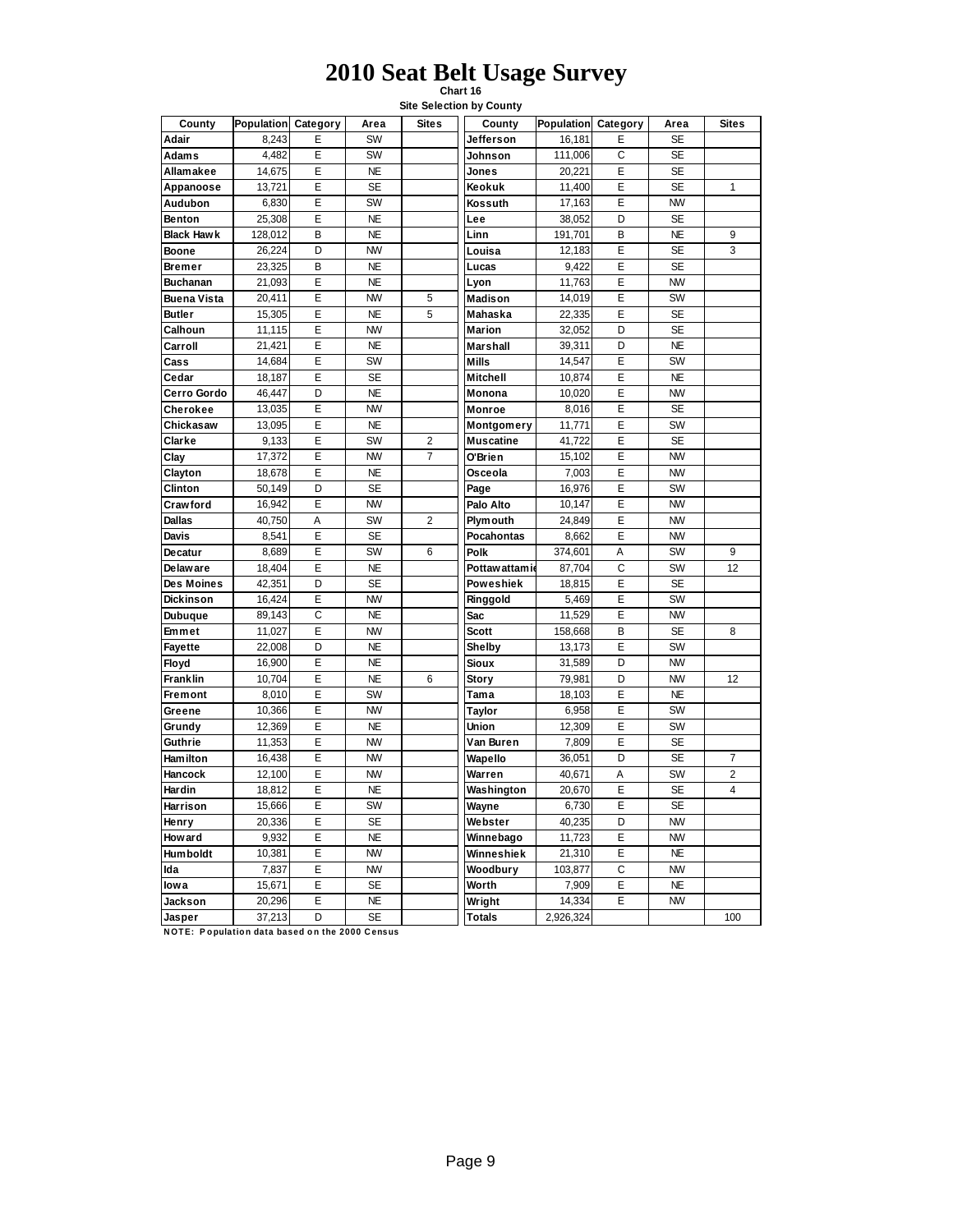#### **Chart 17 2010 Seat Belt Usage Survey**

**Site Selection by Area of State**

| <b>Area of State</b>                        | <b>Northeast</b> | Southeast       |           | Northwest   Southwest | <b>Totals</b>   |
|---------------------------------------------|------------------|-----------------|-----------|-----------------------|-----------------|
| <b>Number of Selected Sites</b>             | 20 <sup>1</sup>  | 23              | 24        | 33                    | 100             |
| <b>Number of Possible Counties</b>          | 25 <sub>1</sub>  | 25 <sub>1</sub> | 29        | <b>20</b>             | 99              |
| <b>Number of Selected Counties</b>          |                  |                 |           |                       | 17 <sup>1</sup> |
| <b>Percentage of Counties Selected</b>      | 12.00%           | 16.00%          | $10.34\%$ | 30.00%                | 17.17%          |
| <b>Total Population in Area</b>             | 835.135          | 777.502         | 599.002   | 714.685               | 2.926.324.00    |
| <b>Percentage of Total State Population</b> | 28.54%           | 26.57%          | 20.47%    | 24.42%                | 100.00%         |

**Chart 18**

| Site Selection by Population Category  |                     |                         |                            |                           |                   |                 |  |  |  |
|----------------------------------------|---------------------|-------------------------|----------------------------|---------------------------|-------------------|-----------------|--|--|--|
| <b>Area of State</b>                   | A - Over<br>200.000 | B-150.000<br>to 200,000 | $C - 75.000$<br>to 150,000 | $D - 25.000$<br>to 75,000 | E-Under<br>25.000 | Total           |  |  |  |
| Number of Selected Sites               | 13                  |                         |                            | 19 <sub>1</sub>           | 39                | 61              |  |  |  |
| Number of Possible Counties            |                     |                         |                            | 13.                       | 75                | 24 <sup>1</sup> |  |  |  |
| Number of Selected Counties            |                     |                         |                            |                           |                   | 17              |  |  |  |
| <b>Percentage of Counties Selected</b> | $3.00\%$            | 2.00%                   | 1.00%                      | 2.00%                     | $9.00\%$          | 17.00%          |  |  |  |
| <b>Total Population in Area</b>        | 456.022             | 501.706                 | 391.730                    | 521.663                   | 1.055.203         | 2,926,324.00    |  |  |  |
| Percentage of Total State Population   | 15.58%              | 17.14%                  | 13.39%                     | 17.83%                    | 36.06%            | 100.00%         |  |  |  |

**Chart 19 2009 Statewide Vehicle Miles of Travel**

| <b>Vehicle Miles</b>   | <b>Municipal</b> | <b>Rural</b> | <b>Total</b> | Percentage |
|------------------------|------------------|--------------|--------------|------------|
| <b>Statewide Total</b> | 12,887,563       | 18,407,172   | 31,294,735   | 100.00%    |
| <b>Municipal</b>       | 6,821,926        | NA.          | 6,821,926    | 21.80%     |
| Primary                | 3,607,515        | 8,040,474    | 11.647.989   | 37.22%     |
| Secondary              | <b>NA</b>        | 5,333,610    | 5,333,610    | 17.04%     |
| <b>Interstate</b>      | 2,458,122        | 5,033,088    | 7,491,210    | 23.94%     |

**NOTE:** Vehicle miles of travel reported in 1,000,000 and provided by the lowa Dept. of Transportation's Office of Transportation Data & counts only cars, pickups, vans & SUVs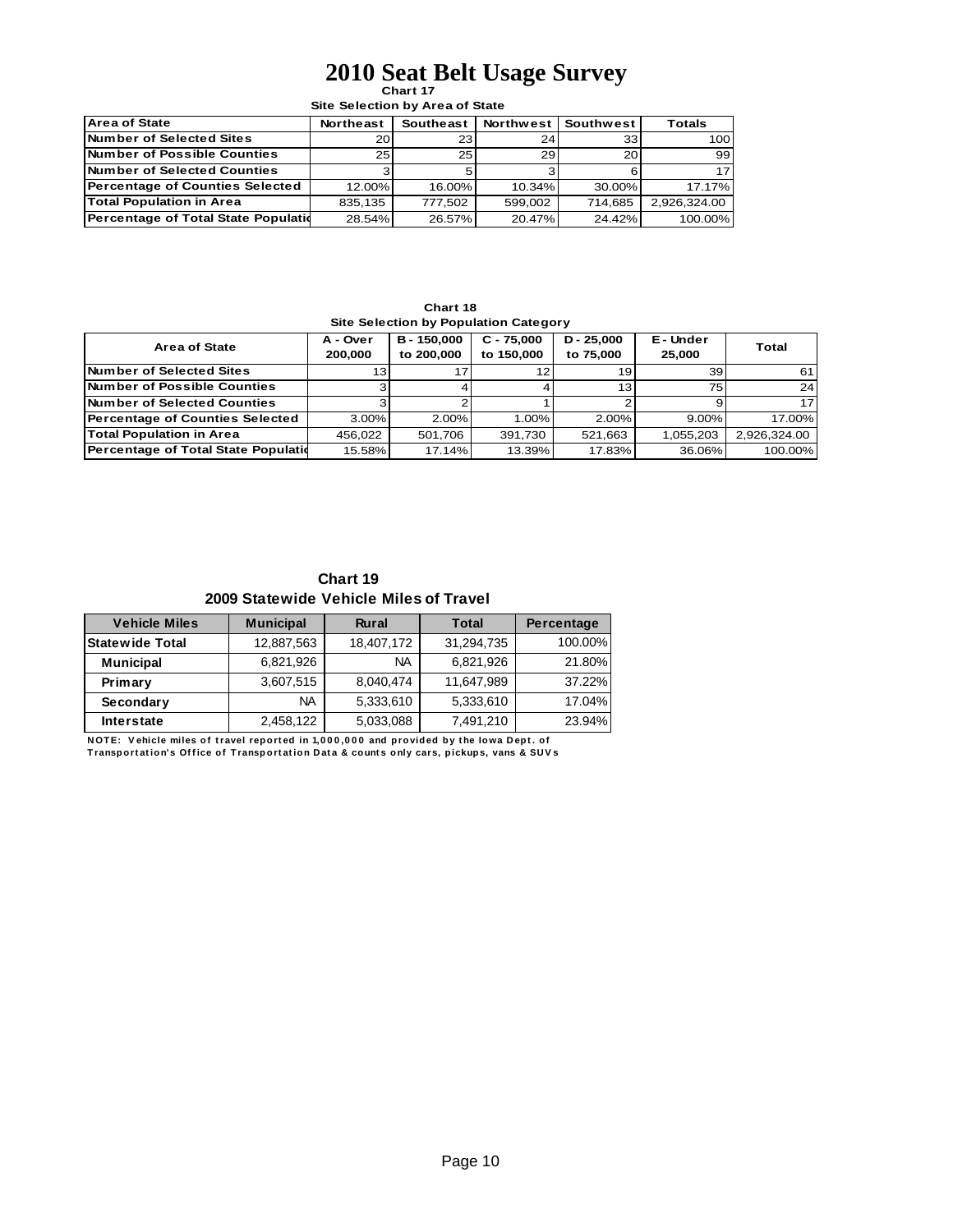# **Chart 20 2010 Seat Belt Usage Survey**

|  | -------- |                             |  |
|--|----------|-----------------------------|--|
|  |          | pril Seat Relt Survey Sites |  |

|                              |                              |                        |                   |                             |                                           | <b>April Seat Belt Survey Sites</b> |             |                |                      |                |
|------------------------------|------------------------------|------------------------|-------------------|-----------------------------|-------------------------------------------|-------------------------------------|-------------|----------------|----------------------|----------------|
| Νo                           | County                       | Area                   | Day               | Time                        | Location                                  | City                                | Population  | System         | Observed             | <b>Belted</b>  |
| ำ                            | Polk                         | <b>SW</b>              | WED               | 6 PM                        | Aurora @ Beaver                           | Des Moines                          | А           | м              | 353                  | 314<br>34      |
| $\overline{\mathbf{c}}$<br>3 | Story<br>Story               | <b>NW</b><br><b>NW</b> | <b>SUN</b><br>WED | 12 PM<br>1 PM               | 6th @ Grand<br>Duff Exit @ Hwy 30         | Ames<br>Ames                        | D<br>D      | м<br>P         | 47<br>157            | 135            |
| 4                            | Story                        | <b>NW</b>              | THU               | 7 AM                        | E23 @ Hwy 69                              |                                     | D           | S              | 71                   | 66             |
| 5                            | Story                        | <b>NW</b>              | <b>SUN</b>        | 10<br>AM                    | E63 @ Hwy 65                              |                                     | D           | s              | 12                   | 12             |
| 6                            | Polk                         | SW                     | THU               | 9<br>AM                     | 7th & Grand                               | Des Moines                          | Α           | М              | 339                  | 313            |
| 7                            | Story                        | <b>NW</b>              | THU               | 9<br>AM                     | Hwy 133 @ Hwy 30                          |                                     | D           | P              | 112                  | 106            |
| 8                            | Dallas                       | SW                     | FRI               | 10<br>AM                    | Hwy 141 @ Hwy 210                         |                                     | А           | P              | 33                   | 31             |
| 9                            | Polk                         | SW                     | <b>MON</b>        | 3<br><b>PM</b>              | Hwy 160 @ Hwy 69                          | Ankeny                              | А           | P              | 222                  | 174            |
| 10                           | Story                        | <b>NW</b>              | WED               | 2<br>PM                     | Hwy 210 @ Hwy 65                          |                                     | D           | P              | 19                   | 15             |
| 11                           | Story                        | <b>NW</b>              | WED               | 8<br>PM                     | Hwy 210 @ Hwy 69                          |                                     | D           | P              | 136                  | 130            |
| 12                           | Story                        | NW                     | THU               | PM<br>1                     | Hwy 65 @ Hwy 30                           |                                     | D           | P              | 38                   | 35             |
| 13                           | Polk                         | SW                     | THU               | 11 AM                       | Hwy 945 @ Hwy 931                         |                                     | А           | Р              | 19                   | 18             |
| 14                           | Story                        | <b>NW</b>              | THU               | 7 AM                        | I-35 Exit #123                            |                                     | D           |                | 23                   | 21             |
| 15                           | Polk                         | SW                     | <b>MON</b>        | PM<br>-1                    | I-35 Exit #92                             |                                     | A           |                | 108                  | 90             |
| 16                           | Polk                         | SW                     | SUN               | AM<br>8                     | I-35 Rest Area                            |                                     | Α           |                | 20                   | 19             |
| 17                           | Story                        | <b>NW</b>              | WED               | 4<br>PM                     | I-35 Rest Area                            |                                     | D           |                | 22                   | 19             |
| 18                           | Dallas                       | SW<br>SW               | THU               | <b>PM</b><br>5              | I-80 Exit #110                            |                                     | Α           | ı<br>-1        | 295                  | 283            |
| 19                           | Polk                         | SW                     | THU<br><b>FRI</b> | 3<br><b>PM</b><br>PM        | I-80 Exit # 143<br>Indianola Ave @ SE 8th |                                     | Α           |                | 199                  | 177<br>179     |
| 20<br>21                     | Polk<br>Story                | <b>NW</b>              | <b>FRI</b>        | 12<br>8<br>AM               | J Ave. @ 6th                              | Des Moines<br>Nevada                | Α<br>D      | м<br>м         | 190<br>72            | 65             |
| 22                           | Story                        | <b>NW</b>              | THU               | 9<br>AM                     | Main @ Clark                              | Ames                                | D           | М              | 96                   | 79             |
| 23                           | Polk                         | SW                     | WED               | з<br><b>PM</b>              | Meredith @ Merle Hay                      | Des Moines                          | Α           | м              | 524                  | 454            |
| 24                           | Clarke                       | SW                     | TUE               | 8<br>AM                     | E Washington @ Main St                    | Osceola                             | Е           | M              | 43                   | 39             |
| 25                           | Decat ur                     | SW                     | SAT               | PM<br>1                     | J 12 @ Hwy 69                             | Weldon                              | Е           | P              | 24                   | 24             |
| 26                           | Warren                       | SW                     | TUE               | 3 PM                        | Hwy 28 @ Hwy 92                           | M artensdale                        | Α           | P              | 189                  | 183            |
| 27                           | Clarke                       | SW                     | TUE               | 1 PM                        | Hwy 34 @ Hwy 69                           |                                     | Е           | P              | 230                  | 204            |
| 28                           | Decat ur                     | SW                     | TUE               | 4 PM                        | I-35 Exit #12                             |                                     | Е           | ш              | 77                   | 77             |
| 29                           | Decatur                      | sw                     | SAT               | 8<br>AM                     | I-35 Exit #22                             |                                     | Е           | ш              | 13                   | 8              |
| 30                           | Decat ur                     | SW                     | TUE               | 2<br>PM                     | J 20 @ R69                                | Garden Grove                        | Е           | s              | 6                    | 5              |
| 31                           | Decat ur                     | SW                     | TUE               | <b>PM</b><br>5              | J 66 @ Hwy 69                             | Davis City                          | Е           | s              | 13                   | 12             |
| 32                           | Warren                       | SW                     | TUE               | <b>PM</b><br>6              | R 57 @ Hwy 92                             |                                     | Α           | S              | 78                   | 75             |
| 33                           | Decat ur                     | SW                     | SAT               | 10<br>AM                    | West Jct. Hwy 69 @ Hwy 2                  | Leon                                | Е           | P              | 48                   | 40             |
| 34                           | Pottawattamie                | SW                     | TUE               | 10<br>AM                    | 9th Ave. @ S 16th                         | Council Bluffs                      | C           | м              | 206                  | 186            |
| 35                           | Pottawattamie                | SW                     | SAT               | 12<br>PM                    | A Ave & 25th St                           | Council Bluffs                      | C           | м              | 387                  | 346            |
| 36                           | Pottawattamie                | SW                     | TUE               | AM<br>8                     | Hwy 191 @ Hwy 83                          |                                     | C           | P              | 55                   | 52             |
| 37                           | Pottawattamie                | SW                     | <b>SAT</b>        | 8<br>AM                     | Hwy 6 @ Hwy 191                           |                                     | C           | P              | 131                  | 124            |
| 38                           | Pottawattamie                | SW                     | TUE               | 12<br><b>PM</b>             | Hwy 6 @ Hwy 59                            |                                     | C           | P              | 65                   | 63             |
| 39                           | Pottawattamie                | SW                     | <b>SUN</b>        | 4<br><b>PM</b>              | Hwy 83 @ Hwy 59                           |                                     | $\mathbf C$ | P              | 90                   | 85             |
| 40                           | Pottawattamie                | SW                     | TUE               | 10<br>AM                    | Hwy 92 @ Hwy 59                           |                                     | С           | P              | 116                  | 105            |
| 41                           | Pottawattamie                | SW                     | TUE               | <b>PM</b><br>12             | $I-29$ Exit #47                           |                                     | С           | $\blacksquare$ | 83                   | 80             |
| 42                           | Pottawattamie                | SW                     | SUN               | PM<br>6                     | I-80 Exit #40                             |                                     | $\mathbf C$ | J.             | 112                  | 106            |
| 43                           | Pottawattamie                | sw                     | <b>SUN</b>        | <b>PM</b><br>2              | I-80 Rest Area                            |                                     | C<br>C      | -1             | 144                  | 136            |
| 44<br>45                     | Pottawattamie                | sw                     | TUE               | 8<br>AM<br>AM               | L 55 @ Hwy 6                              |                                     | C           | s              | 23<br>27             | 23             |
|                              | Pottawattamie<br>Buena Vista | SW<br><b>NW</b>        | SAT<br><b>MON</b> | 10 <sup>°</sup><br>9<br>AM  | M 16 @ Hwy 92<br>C 49 @ Hwy 71            |                                     | Е           | s<br>s         |                      | 26<br>48       |
| 46<br>47                     | Buena Vista                  | <b>NW</b>              | WED               | з<br>PM                     | Hwy 110 @ Hwy 7                           |                                     | Е           | P              | 48<br>43             | 40             |
| 48                           | Buena Vista                  | <b>NW</b>              | WED               | 5<br><b>PM</b>              | Hwy 7 @ Hwy 71                            |                                     | Е           | P              | 60                   | 53             |
| 49                           | Buena Vista                  | <b>NW</b>              | <b>MON</b>        | 11<br>AM                    | Hwy 7 @ Hwy 71                            |                                     | Е           | P              | 21                   | 21             |
| 50                           | Buena Vista                  | <b>NW</b>              | WED               | PM<br>-1                    | Lake @ Third                              | Storm Lake                          | Е           | м              | 70                   | 68             |
| 51                           | Clay                         | NW                     | SAT               | 5 PM                        | 4th @ Grand                               | Spencer                             | Е           | М              | 314                  | 291            |
| 52                           | Clay                         | <b>NW</b>              | SUN               | 5 PM                        | B 53 @ Hwy 71                             |                                     | Е           | s              | 15                   | 15             |
| 53                           | Clay                         | <b>NW</b>              | <b>SUN</b>        | 1 PM                        | Grand @ 18th                              | Spencer                             | Е           | м              | 308                  | 288            |
| 54                           | Clay                         | <b>NW</b>              | <b>SUN</b>        | 3 PM                        | Hwy 10 @ Hwy 71                           |                                     | Е           | P              | 48                   | 46             |
| 55                           | Clay                         | <b>NW</b>              | <b>SAT</b>        | PM<br>1                     | Hwy 18 @ Hwy 71                           |                                     | Е           | P              | 98                   | 97             |
| 56                           | Clay                         | <b>NW</b>              | <b>SAT</b>        | 3<br><b>PM</b>              | B40 @ Hwy 71                              |                                     | Е           | P              | 34                   | 33             |
| 57                           | Clay                         | <b>NW</b>              | <b>SUN</b>        | 2<br><b>PM</b>              | N 14 @ Hwy 18                             |                                     | Е           | S              | 35                   | 34             |
| 58                           | Franklin                     | <b>NE</b>              | <b>FRI</b>        | 9<br>AM                     | 1st @ 1st Ave                             | Hampton                             | Е           | M              | 122                  | 81             |
| 59                           | Franklin                     | NE                     | TUE               | 11<br>AM                    | C 25 @ Hwy 65                             |                                     | Е           | s              | 30                   | 26             |
| 60                           | <b>Butler</b>                | <b>NE</b>              | WED               | 7<br>AM                     | C 55 @ Hwy 14                             |                                     | Е           | S              | з                    | $\mathbf{1}$   |
| 61                           | Franklin                     | <b>NE</b>              | WED               | 9<br>AM                     | S14 & Hwy 107                             |                                     | Ε           | P              | 18                   | 16             |
| 62                           | <b>Butler</b>                | <b>NE</b>              | WED               | 3<br><b>PM</b>              | Hwy 14 @ Hwy 20                           |                                     | Е           | P              | 72                   | 51             |
| 63                           | Butler                       | <b>NE</b>              | FRI               | 11<br>AM                    | Hwy 14 @ Hwy 3                            |                                     | Е           | P              | 54                   | 41             |
| 64                           | Butler                       | NE                     | TUE               | 9<br>AM                     | Hwy 188 @ Hwy 3                           |                                     | Е           | P              | 59                   | 47             |
| 65<br>66                     | Franklin<br>Franklin         | <b>NE</b><br><b>NE</b> | TUE<br>WED        | 7<br>AM<br>11<br>AM         | Hwy 65 @ Hwy 3                            |                                     | Е<br>Е      | P              | 220                  | 153<br>31      |
| 67                           | Franklin                     | <b>NE</b>              | FRI               | 7<br>AM                     | I-35 Exit #165<br>I-35 Exit #170          |                                     | Е           |                | 35<br>$\overline{7}$ | $\overline{7}$ |
| 68                           | Butler                       | <b>NE</b>              | WED               | 5 PM                        | Main @ Railroad                           | Allison                             | Е           | м              | 150                  | 91             |
|                              | 69 Linn                      | NE                     | WED               | 9<br>AM                     | 8th Ave @ 2nd                             | Cedar Rapids                        | в           | м              | 255                  | 232            |
| 70                           | Linn                         | <b>NE</b>              | <b>SUN</b>        | 4 PM                        | E 34 @ Hwy 13                             |                                     | в           | S              | 164                  | 159            |
| 71                           | Linn                         | <b>NE</b>              | SAT               | 3<br>PM                     | E 70 @ Hwy 151                            |                                     | в           | S              | 76                   | 73             |
| 72                           | Linn                         | NE                     | <b>SUN</b>        | 2<br>PM                     | First Ave @ 29th                          | Cedar Rapids                        | в           | м              | 358                  | 332            |
| 73                           | Linn                         | <b>NE</b>              | WED               | 11<br>AM                    | Hwy 1 @ Hwy 30                            |                                     | в           | P              | 163                  | 154            |
| 74                           | Linn                         | <b>NE</b>              | <b>SUN</b>        | <b>PM</b><br>6              | Hwy 13 @ Hwy 151                          |                                     | в           | P              | 294                  | 279            |
| 75                           | Linn                         | <b>NE</b>              | <b>SAT</b>        | <b>PM</b><br>-1             | Hwy 30 @ Hwy 1                            |                                     | в           | P              | 310                  | 296            |
| 76                           | Linn                         | <b>NE</b>              | SAT               | 5 PM                        | I-380 Mile Marker 13                      |                                     | B           | $\mathbf{I}$   | 252                  | 244            |
| 77                           | Linn                         | <b>NE</b>              | WED               | 7<br>AM                     | I-380 Mile Marker 25                      |                                     | B           | $\mathbf{I}$   | 106                  | 102            |
| 78                           | Scott                        | <b>SE</b>              | <b>MON</b>        | 4<br>PM                     | F 55 Exit @ Hwy 61                        |                                     | в           | P              | 71                   | 65             |
| 79                           | Scott                        | <b>SE</b>              | <b>SUN</b>        | 4 PM                        | Hwy 61 @ Hwy 22 Ramp                      |                                     | в           | P              | 47                   | 42             |
| 80                           | Scott                        | <b>SE</b>              | <b>MON</b>        | 6<br>PM                     | I-280 Hwy 61 Exit                         |                                     | в           | -1             | 192                  | 183            |
| 81                           | Scott                        | <b>SE</b>              | <b>SUN</b>        | 6<br><b>PM</b>              | I-80 Exit #284 (Y40)                      |                                     | в           | J.             | 130                  | 124            |
| 82                           | Scott                        | <b>SE</b>              | <b>MON</b>        | 2<br><b>PM</b>              | Kimberly @ Harrison                       | Davenport                           | в           | м              | 326                  | 304            |
| 83                           | Scott                        | <b>SE</b>              | TUE               | 4<br>PM                     | Locust @ Brady                            | Davenport                           | в           | м              | 542                  | 502            |
| 84                           | Scott                        | <b>SE</b>              | THU               | PM<br>6                     | Long Grove Exit @ Hwy 61                  |                                     | в           | P              | 200                  | 190            |
| 85<br>86                     | Scott                        | <b>SE</b><br>SE        | SUN<br><b>FRI</b> | 2<br>PM<br>4<br>PM          | Y 48 @ Hwy 61                             | Washington                          | В<br>Е      | S              | 224<br>146           | 208<br>134     |
| 87                           | Washington                   | <b>SE</b>              | <b>FRI</b>        | $\overline{2}$<br><b>PM</b> | East 7th @ North 4th<br>G6W @ Hwy 92      |                                     | Е           | м<br>s         | 45                   | 43             |
|                              | Washington<br>Washington     | <b>SE</b>              | <b>SAT</b>        | 8<br>AM                     | Hwy 1 @ Hwy 92                            |                                     | Ε           | P              | 113                  | 108            |
| 88<br>89                     | Washington                   | <b>SE</b>              | TUE               | 9<br>AM                     | Hwy 218 Ramp @ Hwy 92                     |                                     | Е           | P              | 85                   | 85             |
| 90                           | Louisa                       | <b>SE</b>              | SAT               | 12<br>PM                    | Hwy 92 @ Hwy 61                           |                                     | Е           | P              | 206                  | 199            |
| 91                           | Louisa                       | <b>SE</b>              | <b>SAT</b>        | 10<br>AM                    | South 4th @ Washington                    | Wapello                             | Е           | м              | 72                   | 60             |
| 92                           | Louisa                       | <b>SE</b>              | <b>FRI</b>        | 6<br><b>PM</b>              | X 43 @ Hwy 92                             |                                     | Ε           | s              | 32                   | 32             |
| 93                           | Wapello                      | <b>SE</b>              | <b>SAT</b>        | PM<br>4                     | Church @ Richmond                         | Ottumwa                             | D           | м              | 235                  | 210            |
| 94                           | Wapello                      | <b>SE</b>              | SAT               | PM<br>6                     | East Jct Hwy 34 & Hwy 63                  |                                     | D           | P              | 227                  | 219            |
| 95                           | Wapello                      | <b>SE</b>              | TUE               | 8<br>AM                     | Hwy 137@ Hwy 63                           |                                     | D           | P              | 105                  | 93             |
| 96                           | Keokuk                       | <b>SE</b>              | <b>SUN</b>        | 12<br><b>PM</b>             | Hwy 149 @ Hwy 23                          |                                     | D           | P              | 102                  | 96             |
| 97                           | Wapello                      | <b>SE</b>              | <b>SUN</b>        | 8<br>AM                     | Hwy 16 @ Hwy 34                           |                                     | D           | P              | 46                   | 45             |
| 98                           | Wapello                      | <b>SE</b>              | SUN               | 10<br>AM                    | T 61 @ Hwy 34                             |                                     | D           | s              | 82                   | 80             |
| 99                           | Wapello                      | <b>SE</b>              | TUE               | 10<br>AM                    | V 37 (College St) @ Hwy 34 Agency         |                                     | D           | s              | 71                   | 63             |
|                              | 100 Wapello                  | <b>SE</b>              | TUE               | 12 PM                       | Wapello St @ Albia Rd                     | Ottumwa                             | Е           | м              | 234                  | 210            |
|                              |                              |                        |                   |                             |                                           |                                     |             |                | 12,642               | 11,513         |